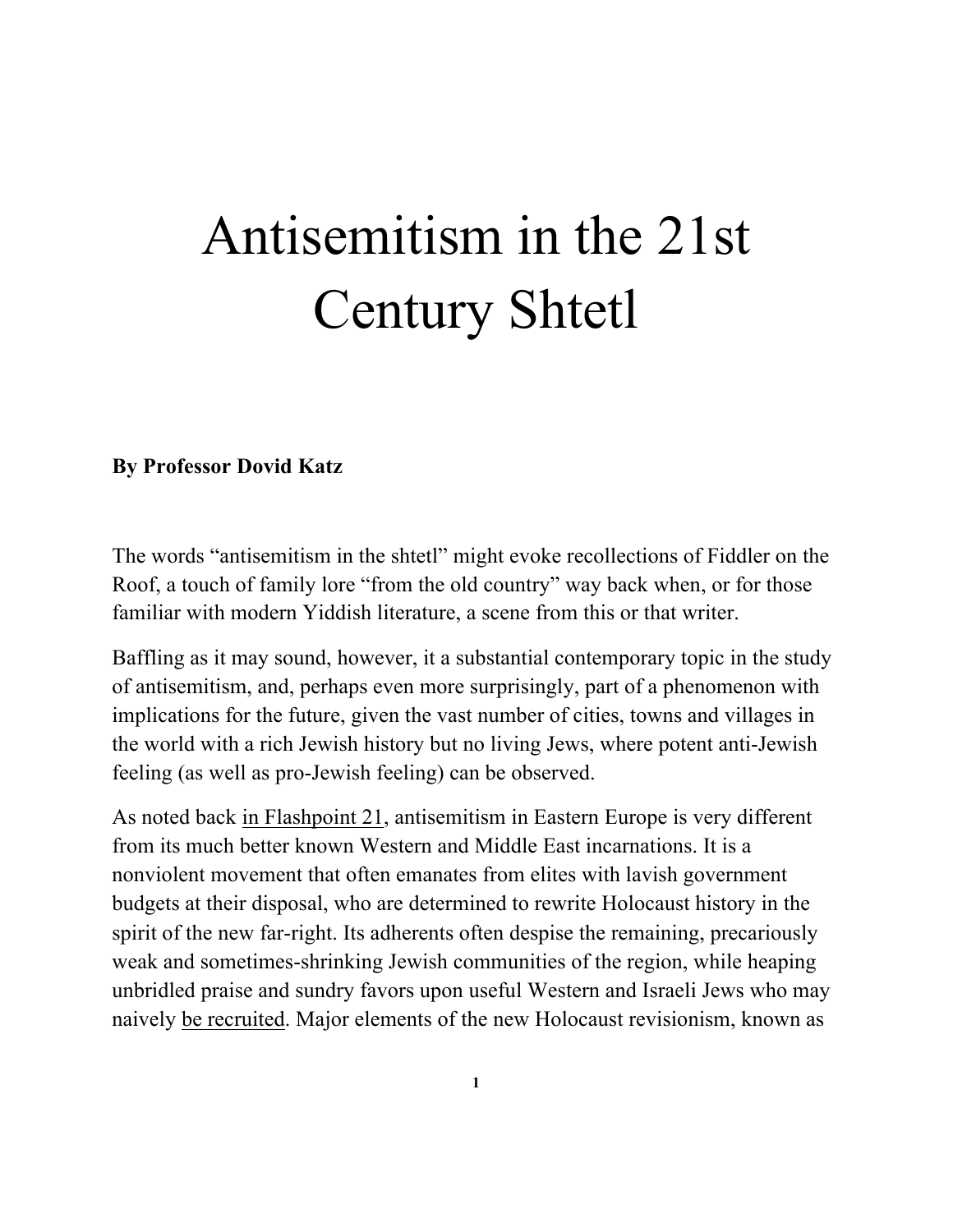Double Genocide, include the posited "equality" of Nazi and Soviet crimes, the glorification of Holocaust collaborators, and the vilification (and attempted prosecutions) of Holocaust victims (perished and survivors alike) who joined the anti-Nazi partisan resistance in the forests as being "war criminals" for the history books of future generations.

It is both natural and necessary that institutions dedicated to the study and unmasking of antisemitism (and all forms of racism and prejudice against fellow humans) emphasize studies and events that will combat our decade's two major and deadly — international purveyors of antisemitism: Islamist jihadism and the (primarily West European) suave far left that vilifies Israel and its supporters to the absurd point of seeking out "good" Jews who are, in its view, sufficiently negative toward Israel. Still, the study of contemporary antisemitism needs to find ways and means of fathoming many of its other, and understudied, manifestations.

98

Millions of people throughout Eastern Europe live today in a town that was once a *shtetl*. The Yiddish word, itself historically a diminutive of *shtot* ('city'), pluralizes to *shtétlakh*, but English has nativized the plural to *shtetls.* A shtetl was not just any old town. True, there are no universally agreed parameters, but we can here safely go with this: an East European town or village with a considerable proportion of Yiddish-speaking Jews in its population, usually for centuries, concentrated around the town center, up until the Holocaust; one with a central square or open market area with one or more churches and synagogues in or near that square or market. These distinguish it from the smaller *dorf* or *yíshev* ('hamlet' or 'small village'). Shtetlness is in fact the default for much of East European Yiddish culture, with the hamlet dweller being marked as a *yishúvnik* or *dórfs-yid*, and the big-city person attracting the epithet *a shtótishe(r).*

In the consciousness of many Western Jews with shtetl born-and-raised parents, grandparents and forebears, there was, in many cases, a late twentieth century shift away from feelings of shame at less-than-Long-Island ancestry to a romanticization of a world that was starting to disappear even in memory, along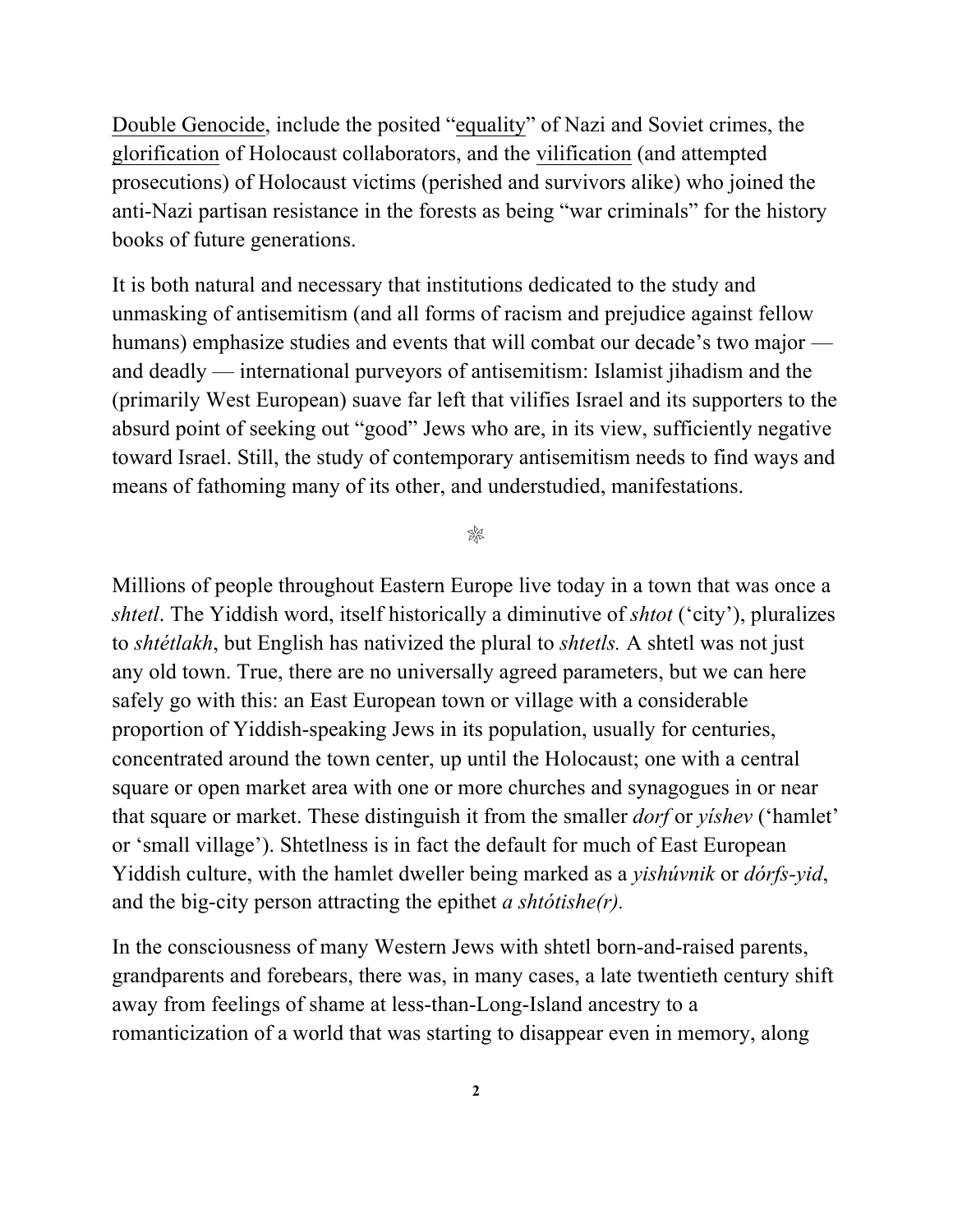with the last generations of prewar emigrés and Holocaust survivors. Important anthologies of Yiddish fiction in English translation were published over the years by, among others, Irving Howe & Eliezer Greenberg, Hillel Halkin, Eli Katz, Joseph Leftwich, Joachim Neugroschel, and Ruth Wisse. Mark Zborowski and Elizabeth Herzog's *Life is With People: The Culture of the Shtetl* continues to inform many of the non-fiction studies.

For around twenty-five years, working closely with dedicated colleagues, I have traveled through hundreds of erstwhile shtetls in Belarus, Lithuania, Latvia (and to a lesser extent, northeastern Poland and eastern Ukraine) looking for The Last of the Mohicans, for a (slow-moving, modest, unfunded) dialectological atlas of the northern (Litvak) areas of Jewish Eastern Europe. But we also heard and recorded the Holocaust-related memories of these last-in-their-shtetl Jews, and often asked the following question: "What would you like to see here a hundred years hence?" Almost invariably, the answer includes the following: A memorial tablet of one kind or another right in the middle of town about the history of the town's Jews including what happened to them. When we would come back with "What do you think about the big beautiful memorial in the forest at the mass grave site?" the answers were almost always in the spirit of "Sure, very nice, especially for the rich Jews from abroad who come once a year or whenever to get photographed with our glorious politicians, but people from the town and people visiting the town itself will never know about the Jews who lived here, when they came, how many they were, what they gave this town or the world, and exactly how they all at once disappeared from the face of the earth."

It is not seldom the case that the laser-sharp points made by Holocaust survivors merit the attention even of accomplished scholars and organizational leaders and politicians who nowadays make a lot of hay from Holocaust remembrance events, ceremonies, and medals.

❊

Let us now turn from Jewish survivors' discourse to antisemitic parlance. Over the same quarter century we have often heard from (friendly, hospitable) folks in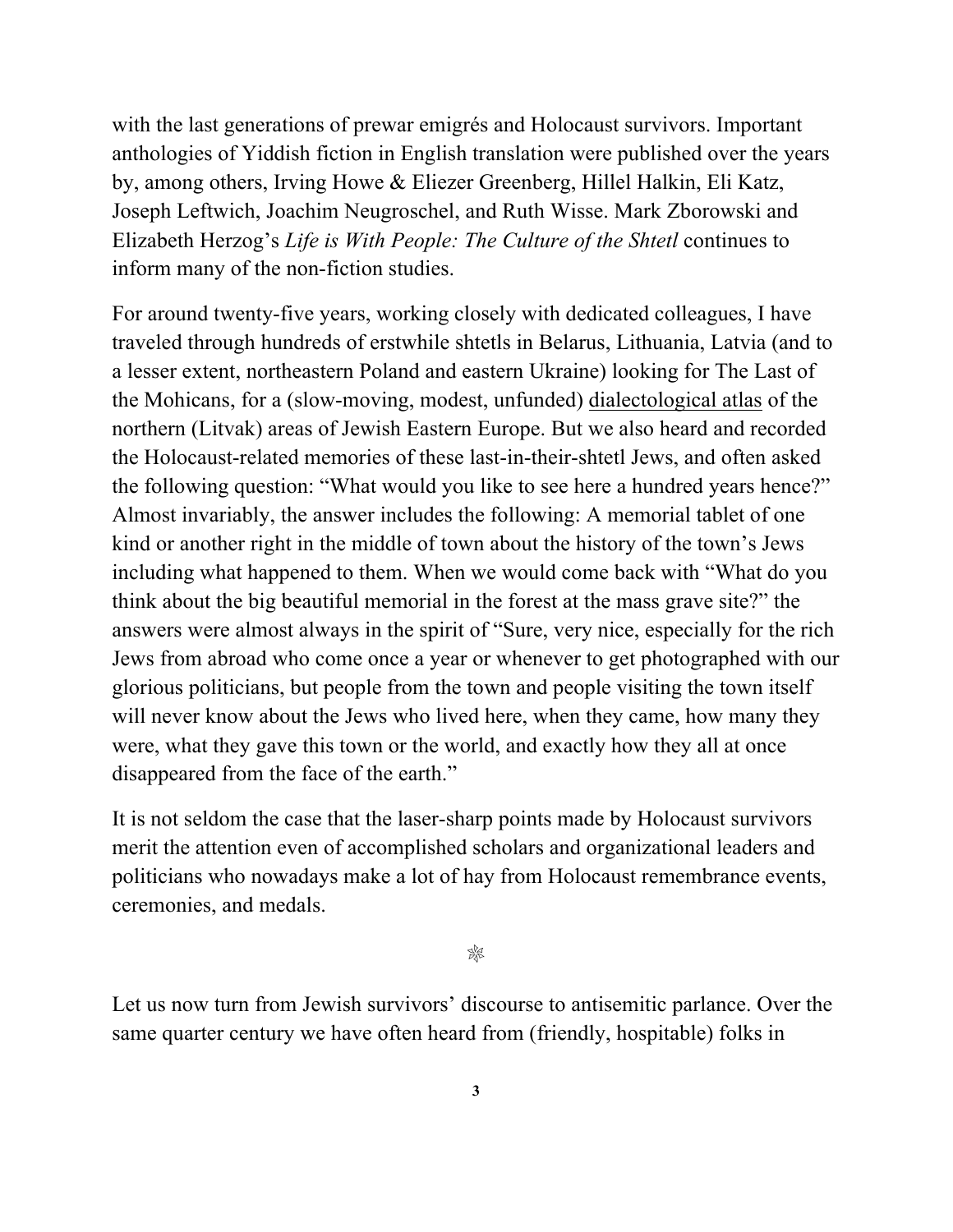former shtetls in Lithuania and Latvia narratives along the lines of: "Look, we have nothing against anybody, but those Jews who were here before the war were communists, they sold our country to Moscow, they participated in the Soviet genocide against our people in 1940, and then, sure, the Nazis, in 1941, found, as they did everywhere, local scum to do their dirty work. But 1940 comes before 1941, right? But look, if the rich Jews from America, Israel, and South Africa and everywhere else want to build a huge monument in the forest and go there every year, sure, why not? The birds certainly like it. Hey, and please, let them start investing here too, but please don't tell us what to do or say in the center of our own town."

Alas, many towns in Lithuania, like its larger cities, continue to sport street names, public plaques, school names and museum exhibits *honoring* the local Holocaust collaborators, or indeed killers, of 1941, on the grounds that they were "anti-Soviet rebels." Actually, nearly all the East European Holocaust killers were "anti-Soviet." Contrary to local nationalist misinformation, these locals did not drive out the Soviets, who were in fact fleeing from Hitler's Operation Barbarossa, the largest invasion in human history, launched on 22 June 1941. But local museums that make "national heroes" of the nationalists who started butchering their defenseless Jewish neighbors (often starting with young women and old rabbis) before the first German soldiers even got there are capable of fooling naive foreign visitors, even reporters from the New York Times or the San Francisco Examiner. One tireless, patriotic and courageous Lithuanian campaigner, Evaldas Balčiūnas, who does not want to see his beloved country honor murderers, has exposed more and more of the collaborator-honoring public infrastructure. But instead of getting the medal he deserves, whether from his own country or one of the international Jewish organizations, he has been lugged into court here in Vilnius for years on ridiculous charges intended to deter others from speaking up (finally to be found "not guilty" last summer, after years of harassment). There have been many other bold Lithuanian truth tellers, all patriotic citizens, in the quarter century since independence.

98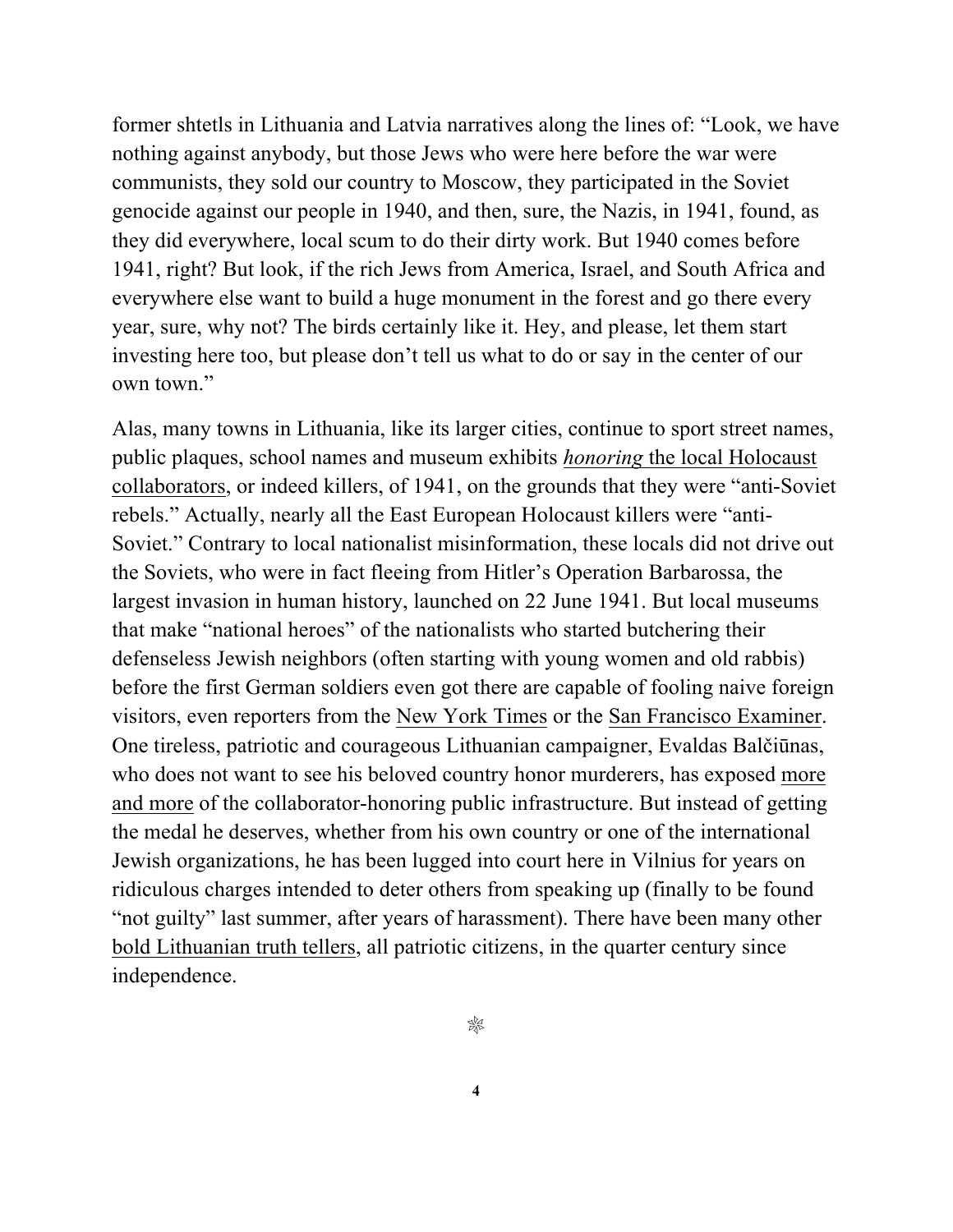But that is only one side of the coin. The other concerns the actual programs for commemorating a former shtetl's former Jewish community. And, over the years, we've seen it all.

In one former shtetl, a foundation set up (with funds from Jewish properties) went ahead and enabled tearing down the old and for generations-beloved town-center synagogue building in return for funds for a lavish memorial out in the forest and other projects. All blessed by foreign Jewish big-wigs from South Africa lavishing photo-ops at a posh ceremony where we all got fancy bags with a brick from the demolished prayerhouse to take home as a souvenir (in 2011).

Another former shtetl that finally (in 2015) put up an informational sign up at the site of the former synagogues also left "in peace" the huge swastika-worshipping monument in the town square with no addition of some modern comment. To be sure, it is a pre-Nazi swastika from the 1920s, but given the annihilation of a majority of that same town's residents "under" that precise symbol, some curatorial comment would be on the sensitive side. Instead, our host from the local government proudly noted that the town's prewar swastika was prominently cited in the court case that got swastikas legalized in Lithuania back in 2010.

Then there is a former shtetl where in addition to lavish sculptures at the mass grave site, an original monument was in fact erected in the town center. Bizarrely, it is of a girl in her early teens, accompanied by a sign in Lithuanian, English and Yiddish that reads "For Sheduva Jews." But which and what Jews, from when and how many, what did they contribute, and at whose hands did they come to disappear from the face of the town all at once?

But there have been towns where deeply dedicated local humanists have managed to break through to the quick. One actually bears a town-center plaque that concisely cites the vintage of the Jewish community, the totality of the number butchered in 1941, and the mention of local collaborators (in a multitude of towns, local volunteer "patriots" from all walks of life constituted the vast majority of the shooting squads). In another town, the truth of the history — including local collaboration — has become part of a sensitive annual remembrance ceremony thanks in no small part to courageous local councilors and educators.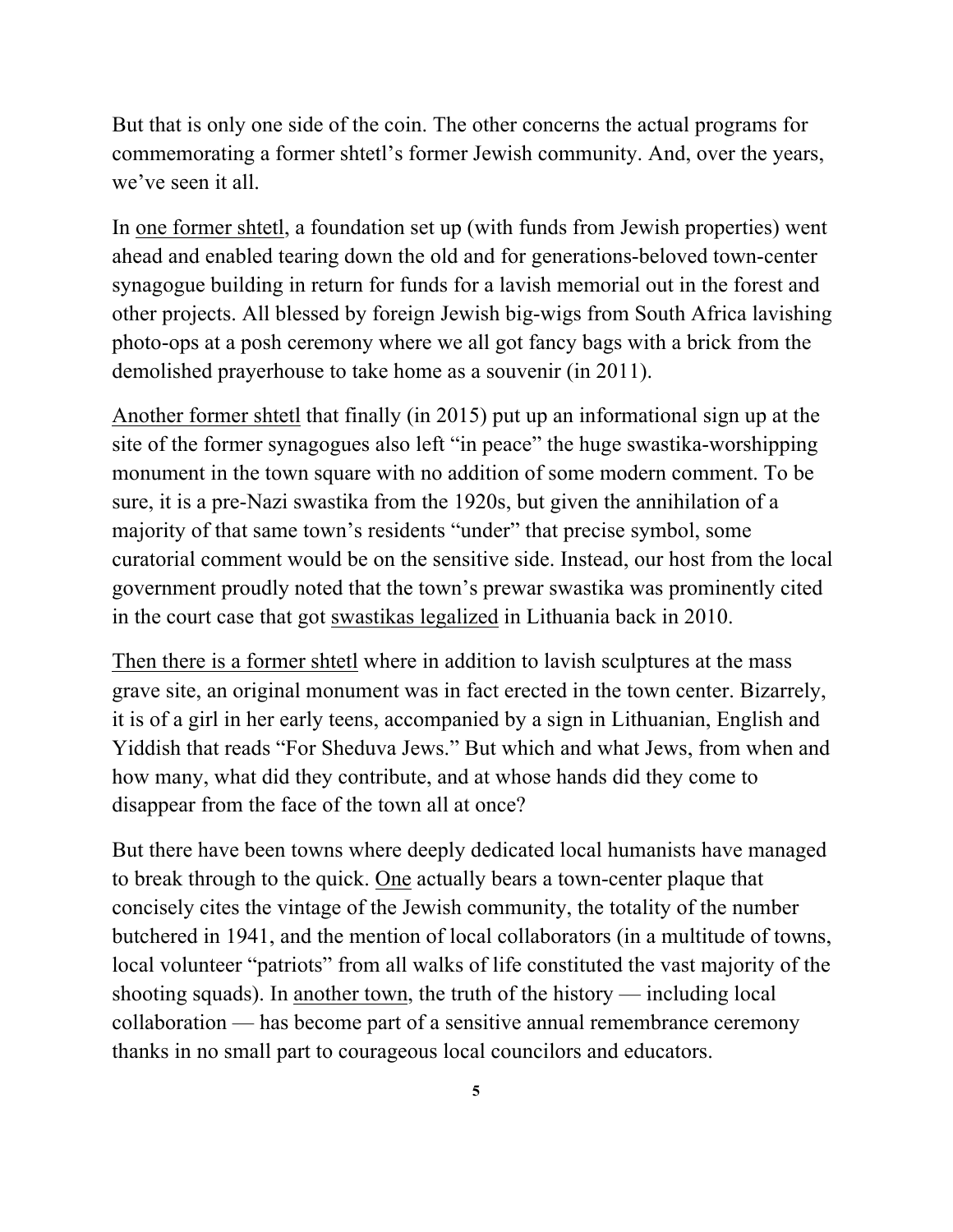That was all by way of introduction, so to speak, to a recent event that has attracted vastly more than usual media coverage for shtetl commemorations. This time around, a typical Lithuanian shtetl got an atypical commemoration. That shtetl, in northeastern Lithuania, is Malát (in Yiddish; its current official Lithuanian name is Molėtai). Its two thousand Jews were murdered on 29 August 1941. Not a single one was rescued by a righteous local, though there were some rescues in nearby villages by inspirationally brave people. They were murdered, under German Nazi auspices, by several dozen local enthusiastic shooters (in other words, neighbors of the victims with whom they'd lived all their lives) of a wide array of professions, including post office manager, teachers and students (not the "dregs and drunkards of society" proffered by the apologists). The genocide was observed, as usual for such towns, by an SS officer, a German photographer, and an official translator.

Malát's victims were to have a somewhat "different 21st century fate" from those of thousands of other shtetls in Eastern Europe because of the initiative of two second generation Holocaust survivors who were born in Vilnius after the war. One is Tzvi (Hirsh) Kritzer, a successful soccer player agent in Israel who launched a "think big" project last year (march, rally, monument, exhibition, film, book, an ongoing foundation), focused on the massacre's 75th anniversary, which fell this year on 29 August 2016. He avoided the pitfall of speaking "only to the official Jews" here and consulted freely with everyone in town, not least bold Lithuanian historians who have stood up for the truth. He partnered with another second-gen survivor whom he had known as a boy in postwar Vilnius, the famous master piano educator Leon (Liova or Leybke) Kaplan. Kaplan settled in Washington DC where he founded the Washington Conservatory of Music and was much honored for his work. He returned to live in his native Vilnius over a decade ago. Both 2016 partners in the memorialization of a parent's shtetl are on the planet because on 29 August 1941 those parents were not in town. Kritzer's father Tsódik had already fled to the Soviet Union (the only realistic hope of survival for any Jew in the country); Leon's mother Hínde was at the time living in Kaunas (Kovno).

**6**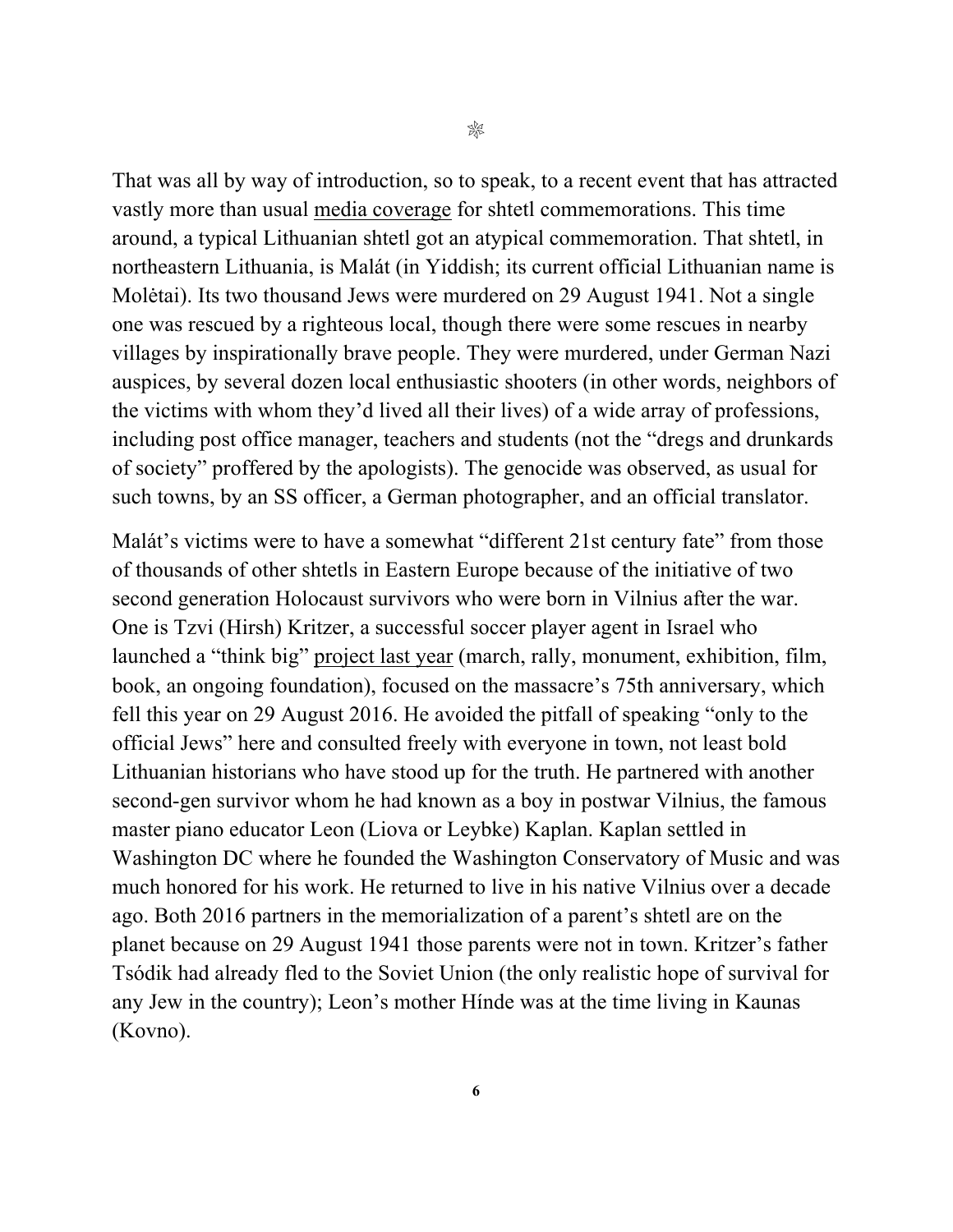This year's 29 August memorial event was the largest-ever voluntarily attended Holocaust memorial event in the history of modern Lithuania ("voluntarily" is used here in contradistinction to events where government employees or school children are "pressed into service"). The event itself attracted over a thousand people (the most conservative estimate, some estimate more than double that figure). Most were Lithuanians who came from the capital, Vilnius (historic Vilna). It seems from onsite interviews that a very high percentage of them was inspired to come by two remarkable, stark, unforgettably right-to-the-gut articles by a famed Lithuanian playwright born in the town, Marius Ivaškevičius ("Jews: The Curse of Lithuania," last May; and "I am not a Jew," in August, days before the commemoration event). The playwright was himself recruited to the cause, in turn, by the deeply committed and courageous head of the local regional museum, Viktorija Kazlienė, a widely-admired personality for whom seeking, telling and then professionally depicting (via museum science) The Simple Truth is the highest ideal, in stark contrast to so many museum heads in the Baltics and beyond. In other words, the proverbial stars lined up for a team of local and non-local truth tellers, Lithuanians and Jews in blessed partnership, to do this together, with the star power of playwright Ivaškevičius (pronounced ee-vash-KAH-vih-tshus) drawing the critical mass necessary for something to turn into a bona fide national event rather than the type of PR connivance that predominates in the region.

Using modern tools for expressing empathy for individual victims one did not personally know, Lithuanian people carried large posters each with a photograph of an individual victim, and in some cases, of rescuers from different parts of the region who did save a neighbor. Various of the speakers dealt honestly with the identity of the murderers and the place where they came from. But only Leon Kaplan, of all the speakers, dared in his speech to break the taboo on criticizing the multiple memorials for perpetrators in the country: "I do not want to see streets, schools and squares named after those whose bloody hands participated in the mass murder. Just the opposite: I would like to see the names of the local people who saved a neighbor, the Righteous of the Nations, immortalized in the names of streets, schools and squares in our Lithuania."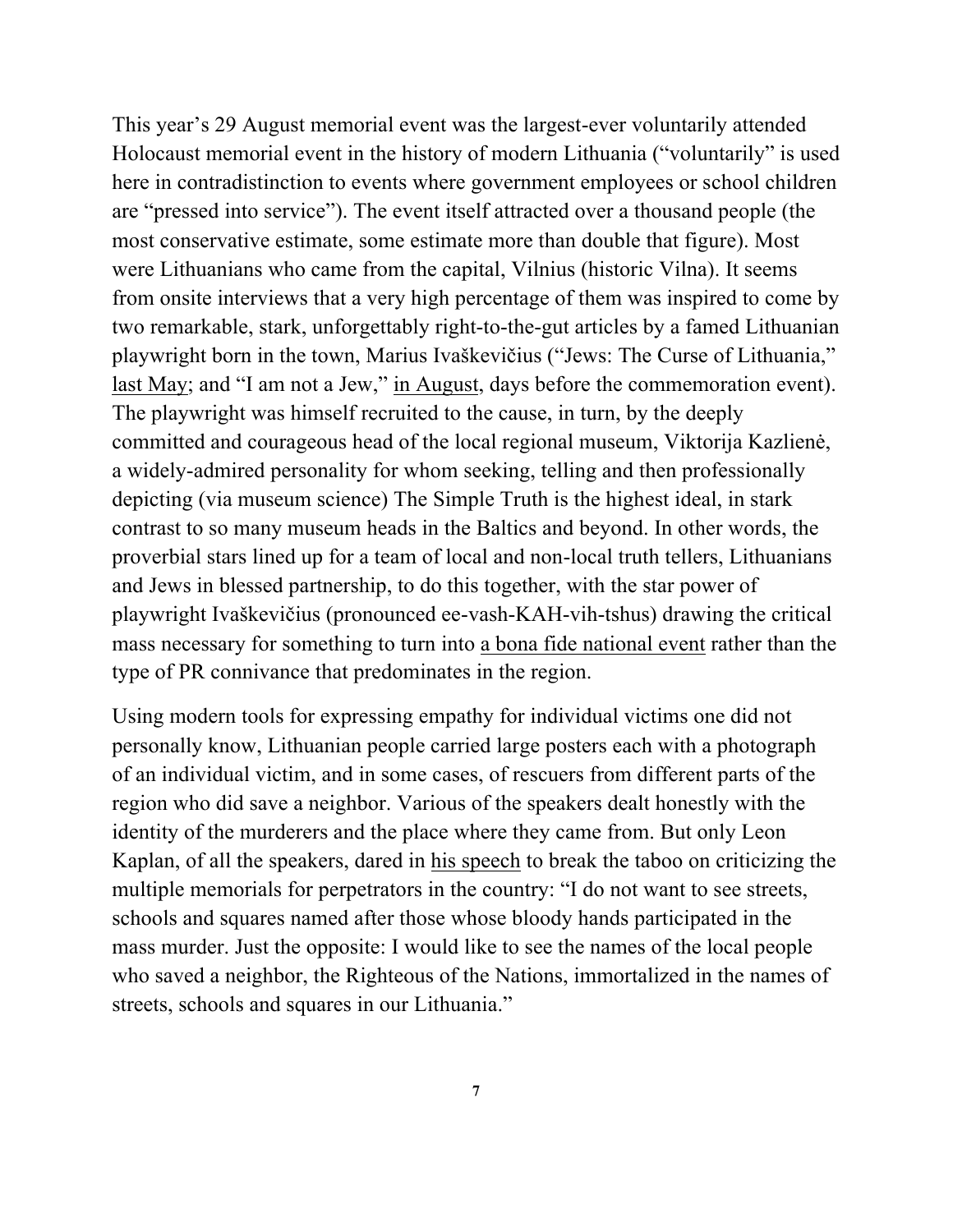At the same time, it is necessary to be frank about the dark forces that came to light during preparations for the event. The state-sponsored "Genocide Center" in Vilnius tried hard to prevent the organizers from citing the correct number of victims, around 2,000, on the large multilingual monument unveiled at the event, insisting on the "politically corrected" number of 700. But Mr. Kaplan fearlessly went right over their heads, up and down the government, to ensure that the antisemitic Genocide Center would on this occasion fail ignominiously. As ever, photo-op famished political figures and ambassadors used the occasion for "Mount Rushmore" style PR photos (hours before any of the participants actually gathered). An array of players, some with great achievements and some not, rushed to take credit for the event, and some of that comes out in some of the hyperbolic accounts to be found in some parts of the media coverage). Politicians who attended included two signatories of the 2008 Prague Declaration, the "constitution" of the far right's Double Genocide movement in Eastern Europe. Incredibly, the honored guests included a Catholic priest who declares that the perpetrators were also victims, as per the typical apologetics of the local obfuscators, and a national leader of the Lithuanian Evangelical Reformed Church who has yet to even answer any of the calls over the years asking for removal of the steps to his own central Vilnius church which are all made of pilfered Jewish gravestones, some with stubbornly defiant old Jewish letters quite readable (in other words, you have to trample Jewish gravestones to enter the church). Various of the officials in attendance are supporters of plans for a central Vilnius Congress Center in the heart of the old Jewish cemetery, surrounded by remains of many thousands of Vilna Jews whose families purchased their burial plots between the fifteenth and nineteenth centuries. That wouldn't be the case if those were Christian graves, as bold Christian theologians have accurately pointed out.

Then there was a most memorable twist in the 2016 story of Malát. Earlier this year, the Simon Wiesenthal Center's chief Nazi-hunter, Efraim Zuroff, working with Lithuanian author and political public relations specialist Ruta Vanagaitė, (they are coauthors of an important book on the Lithuanian Holocaust), exposed plans afoot in *today's* Molėtai to go ahead and rename a street in memory of a local priest who rushed enthusiastically to assemble the murder squad of his town's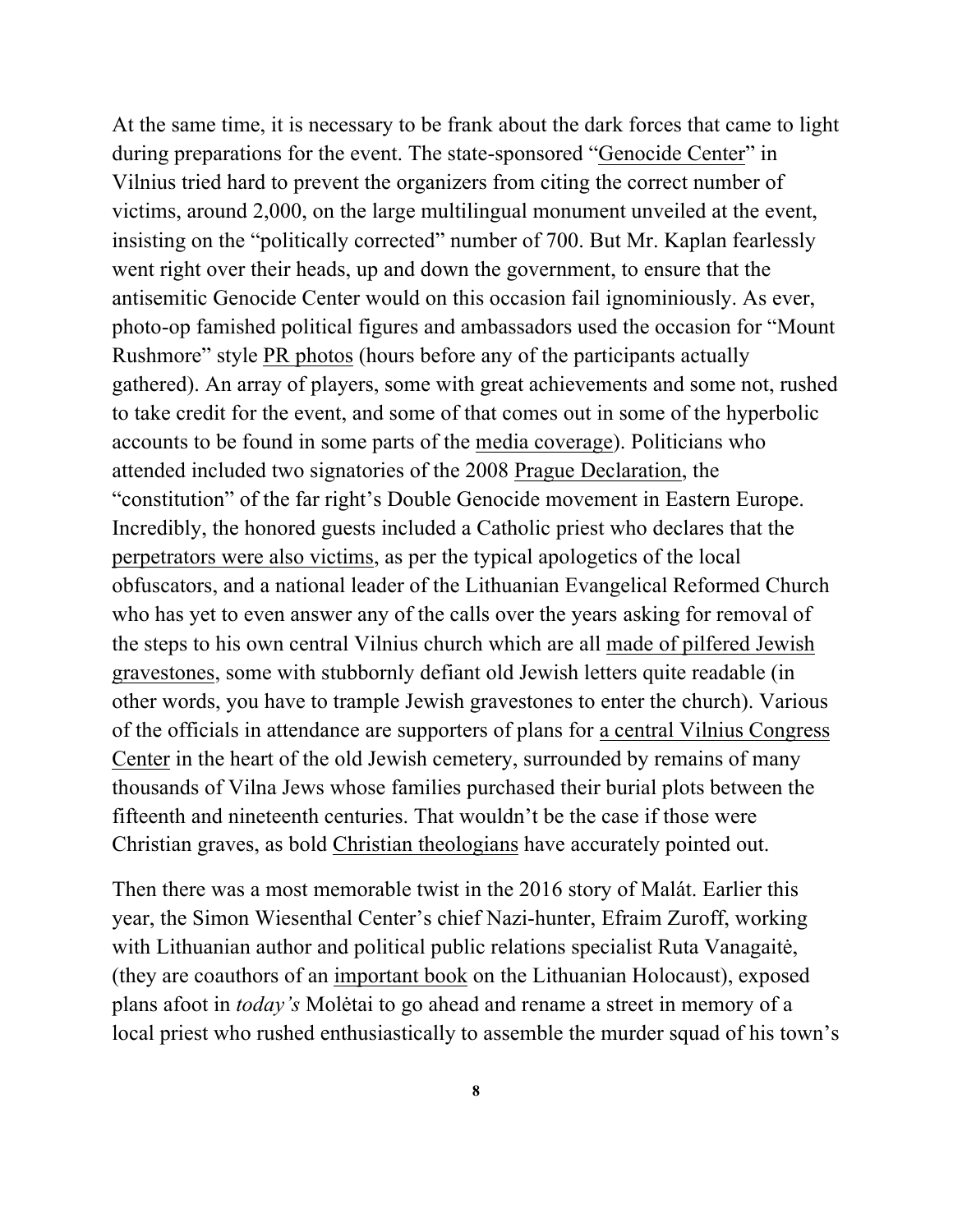Jews (the squad of killers included his brother). The episode was reported in a *Jerusalem Post* article by the intrepid Sam Sokol, who continues to defy the Western media's curtain of silence over East European Holocaust-collaborator glorification (especially concerning Ukraine). That priest, Jonas Žvinys, is a relative and namesake of the current mayor of Molėtai, Stasys Žvinys. In his own speech at the August 29th event, the mayor spoke appropriately about his town's murdered Jews. But it seems that nobody had bothered, or is bothering, to hold him to account for failing to utter the one sentence that would matter: "I oppose any and all efforts to name streets for the collaborators and perpetrators of the Holocaust in our town, or any town, even if it is a relative of mine." (One rumor circulating is that to avoid the "Wrath of the Jews" the Holocaust collaborating priest will be honored in a nearby village, perhaps Dubingiai, until the "time is right" for it to pass unnoticed in Malát / Molėtai itself.)

❊

To return to the future of commemorations of the annihilated shtetl Jewry of Eastern Europe, it is vital that a set of standards be debated to avert the abuse of such commemorations by a variety of players ranging from the sincere and naive to the antisemitic and canny. Our own proposals, rooted in those of Holocaust survivors over the years, are starkly simple: First, that there be a modest information board in the *center of town* containing the basic information on the origins, history, achievements and numbers of the erstwhile Jewish community and how they came to suddenly disappear, with prominent mention of local participation in the town massacre where that was the case. Second, rapid and voluntary removal of the names of Holocaust collaborators and perpetrators from street-names, monuments, museum exhibits and other publicly funded means of glorifying national heroes. You can't remotely be sincere about remembering the victims when you honor their killers, too. In the case of the worst genocide in human history, such crocodile tears are supremely offensive. And finally, where a plaque is multilingual, and not just for local people, it should include Yiddish, the language of 100% of the victims. The victims were neither Israelis nor American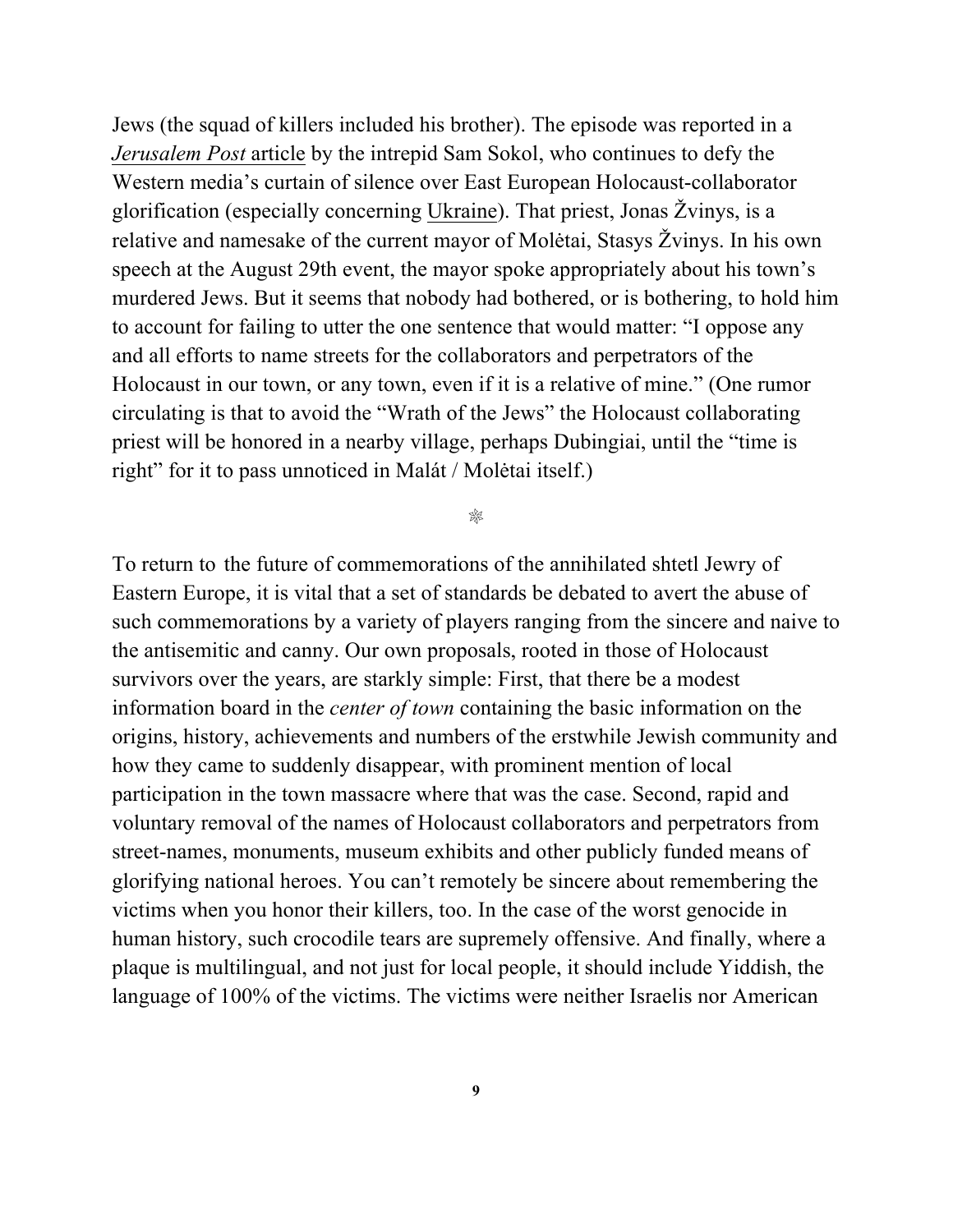Jews. These simple tests of sincerity cost vastly less than some of the extravagant monuments at mass grave sites to be found in the forests of Eastern Europe.

❊

Academic antisemitism studies in the region continue to be hampered by powerful politics. First comes the politics of the New Cold War, whereby there is reluctance to criticize anything about our NATO (or pro-NATO) allies, least of all on points of history on which these allies delude themselves into thinking they have a potent weapon against today's (very real) Putinist threat in the form of "fixing the history" (note the rather curious records of the U.S. State Department and the British Foreign Office in recent years). In the hands of the neocons and their followers, this tendency reaches its apex. Then there is the painful issue of Israeli policy on which there have been numerous public debates.

Holocaust manipulation is a major issue in East European antisemitism. That has been demonstrated in numerous scholarly works by, among others, Randolph L. Braham, Leonidas Donskis, Jan Gross, Grzegorz Rossoliński-Liebe, Per Anders Rudling, Michael Shafir, and Efraim Zuroff. The late Robert Wistrich's 2010 opus, *A Lethal Obsession: Antisemitism from Antiquity to the Global Jihad* includes the important chapter 9, "Lying About the Holocaust." But the boldest academic analysis of the current European nexus of antisemitism and Holocaust revisionism is to be found in Clemens Heni's remarkable 2013 work, *Antisemitism: A Specific Phenomenon*, which exposes a number of German academic hands in the evolution of the current revisionism.

At the same time, East European governments, determined to pursue ultranationalist inspired Holocaust revisionism in the spirit of the 2008 Prague Declaration, need to demonstrate to the West that they are "fighting antisemitism," hence an expensive effort to produce conferences and convocations that have come to be known to local Jews as "fake antisemitism conferences." After one such conference in Vilnius in 2015, the good-willed sponsors, a grant program from the EEA (comprising Norway, Iceland and Liechtenstein) acted with admirable courage and dignity. Norway's universally admired ambassador to Lithuania took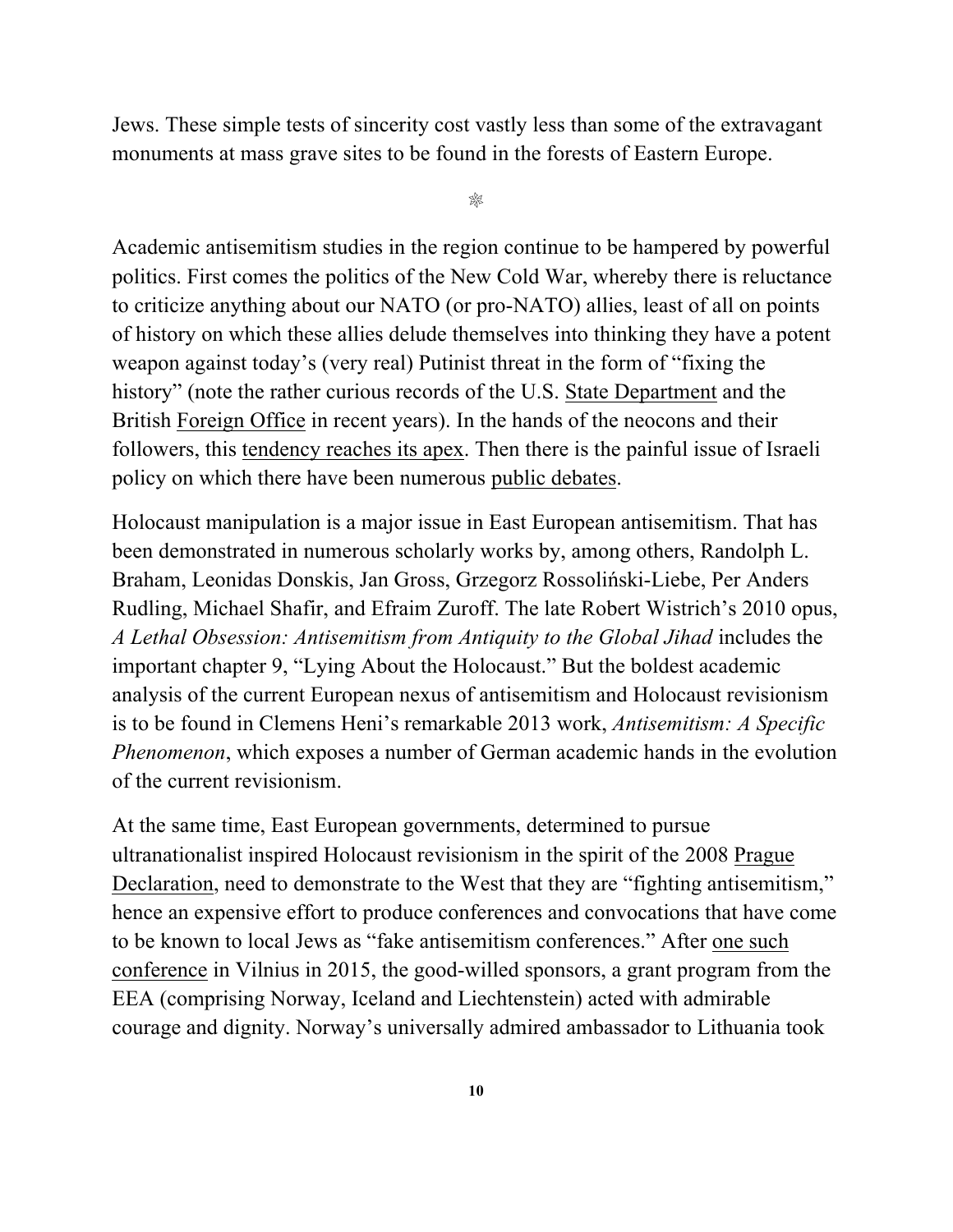the time and trouble to convene meetings with various genuinely nongovernmental groups to ensure that such a fiasco is not repeated.

Needless to say, the international August 2016 event at Malát (Molėtai) will be and should be — the subject of research by academics. It was, in fact, immediately grabbed upon by a paper with an impressive sounding name, "Two-Speed Memory and Ownership of the Past," published in *Transitions on Line*, a notable "eurospeak-east" online journal. The paper heralds the "wide public attention, with representatives of virtually all political parties in attendance" but omits mentioning the plan before the town council to name a street for one of the collaborators in that very town, or indeed, the problem of street names and university lecture halls honoring Holocaust perpetrators across the land. Nor is there any mention of the annual marches on independence day that glorify Holocaust collaborators. Not a word about police and prosecutors' efforts against citizens who stand up. One of the engines of European Holocaust revisionism, the deeply discredited "International Commission for the Evaluation of the Crimes of the Nazi and Soviet Occupation Regimes in Lithuania" (popularly the "red-brown commission") is lovingly called "the truth commission." The history of the (now ten year old) state campaign against Holocaust survivors (including permanent defamation in the history record and on the web) is grossly misrepresented as a case of some have being asked to simply serve as "witnesses," the far right's excuse-making canard from the outset. In point of fact, the Genocide Center operative who first demanded in 2006, in an antisemitic daily, that the commission's own member, Holocaust survivor (and former Yad Vashem director) Dr. Yitzhak Arad, be "tried for crimes against Lithuania" (not that he be called as a "witness") has now been rewarded with full membership of said "truth commission." Needless to say, this "academic paper" does not bother to mention the paper that Dr. Arad himself published about the commission and the entire topic. When East European nationalist propaganda is disguised as academic research, the scholarly imperative of citing published works that express a contrary opinion falls right off the table.

The paper's final sentence reads: "In the end, a heightened public interest in the nature and history of collaboration, stimulated by the current Russian threat, may well promote a more complete coming to terms with the role of Lithuanians in the